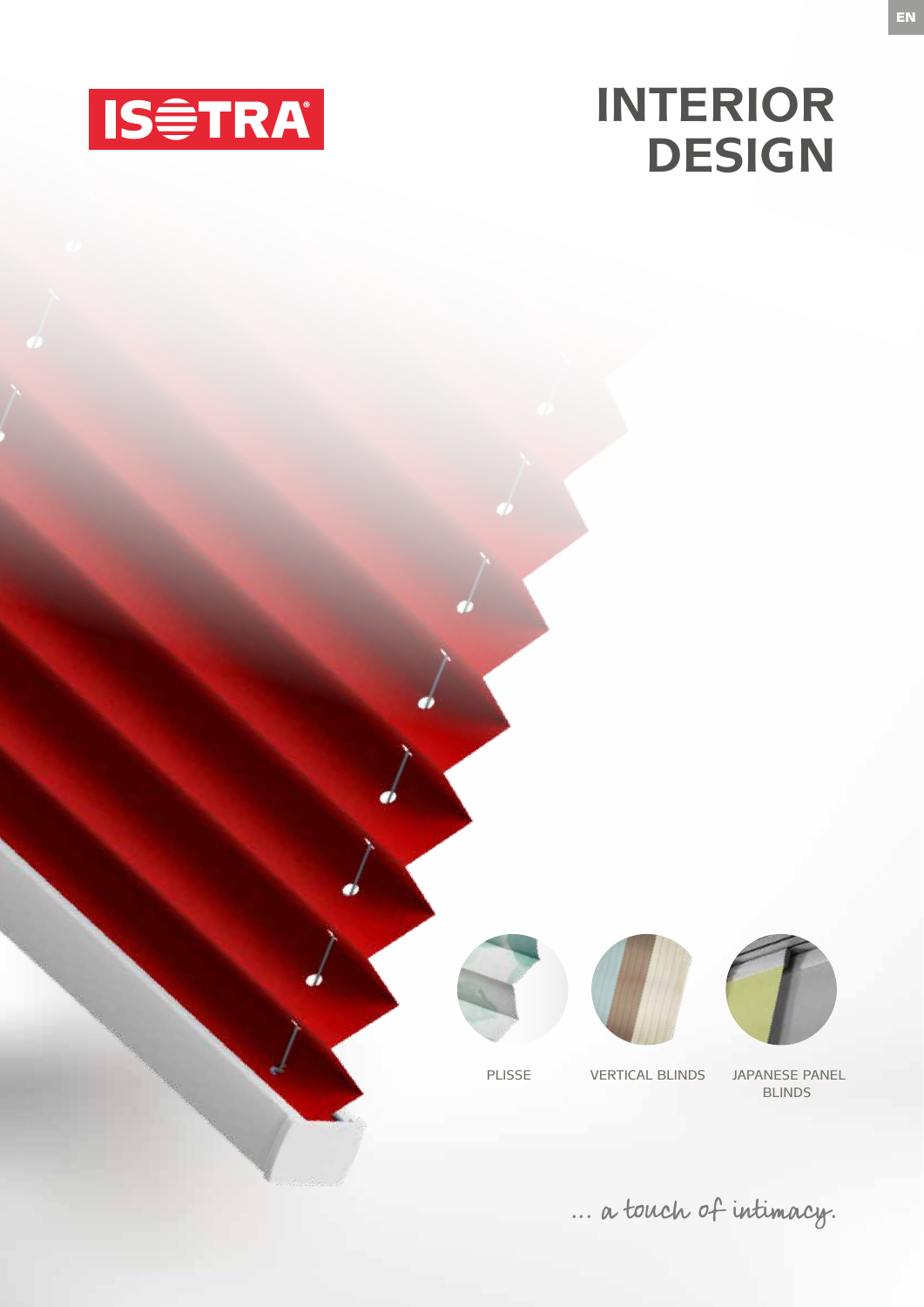



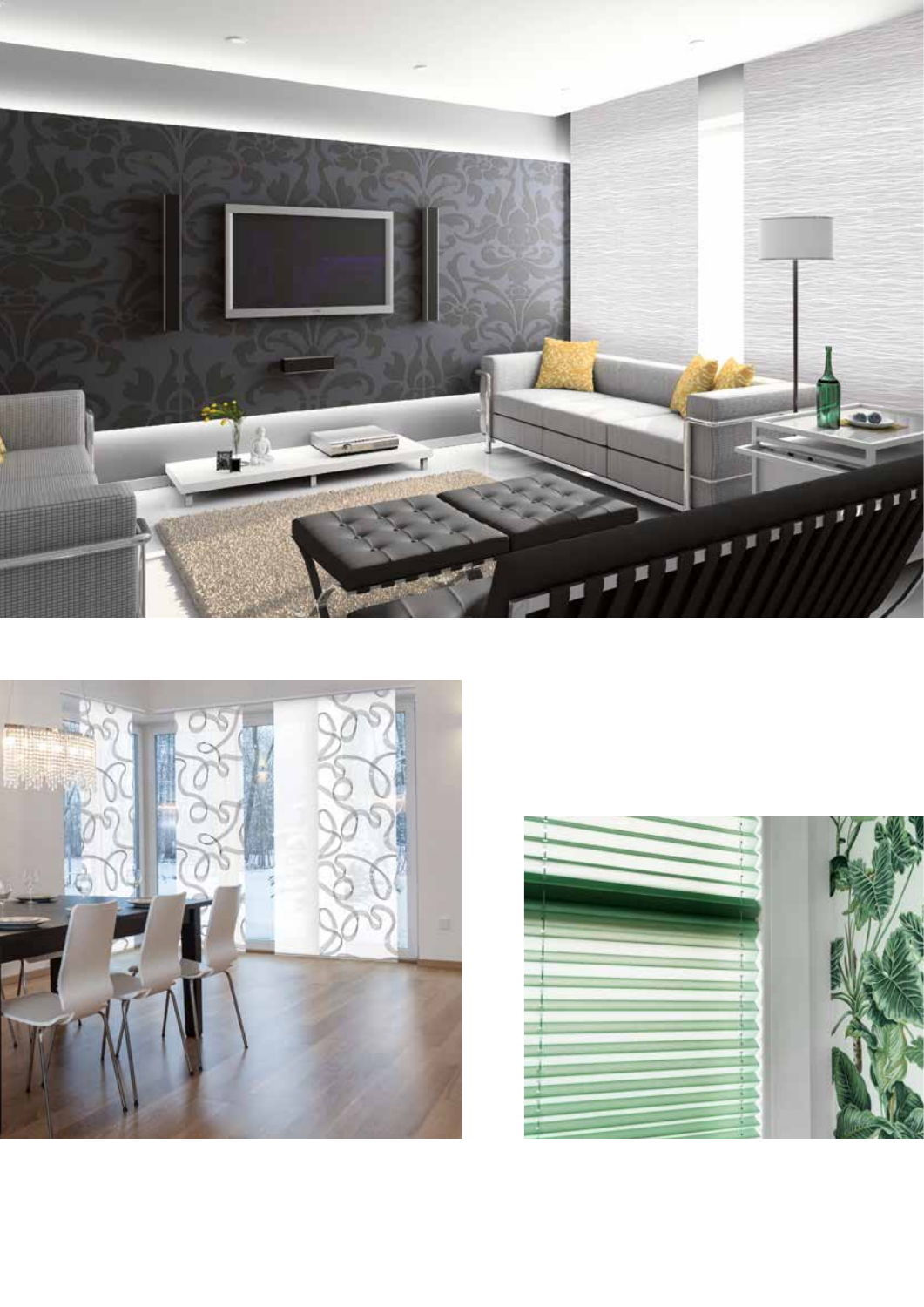# PLISSE VERTICAL BLINDS JAPANESE PANEL BLINDS

Be unconventional and select an original alternative to interior sunshades and blinds. Pleated textile plisse blinds, vertical blinds or Japanese panel blinds will make your interior cosy, supplement it with a modern and elegant element, and in addition they will protect you against harsh sunlight and an undesirable appearance.

Plisse blinds provide shading also in very atypical windows. They are also used in places where other types of shading can't be installed. Japanese panel blinds and vertical blinds may be used in places which require shading of large areas or optical separation of large living areas.

For the shading of rooms we use fabrics with an excellent darkening effect, or non-inflammable materials in office premises, and allergy sufferers appreciate the materials made of glass fibres.

#### ADVANTAGES AND BENEFITS

ELEGANT AND DECORATIVE ELEMENT FOR SHADINGOF A MODERN INTERIOR,

WIDE CHOICE OF FABRICS OF VARIOUS COLOURS, DECORS, AND MATERIALS,

OPTIONAL ELECTRICAL CONTROL (JAPANESE PANEL BLINDS),

ATYPICAL DESIGN (PLISSE, VERTICAL BLINDS),

DAYLIGHT INTENSITY REGULATION.





PLISSE VERTICAL BLINDS



 JAPANESE PANEL BLINDS















#### **ISOTRA Quality**

ISOTRA QUALITY - a brand symbolizing years of tradition, innumerable investments into research and development, use of high-qualaity materials, technological advancement, reliable work of hundreds of employees and many more parameters, which together form one whole - the final product of the company ISOTRA.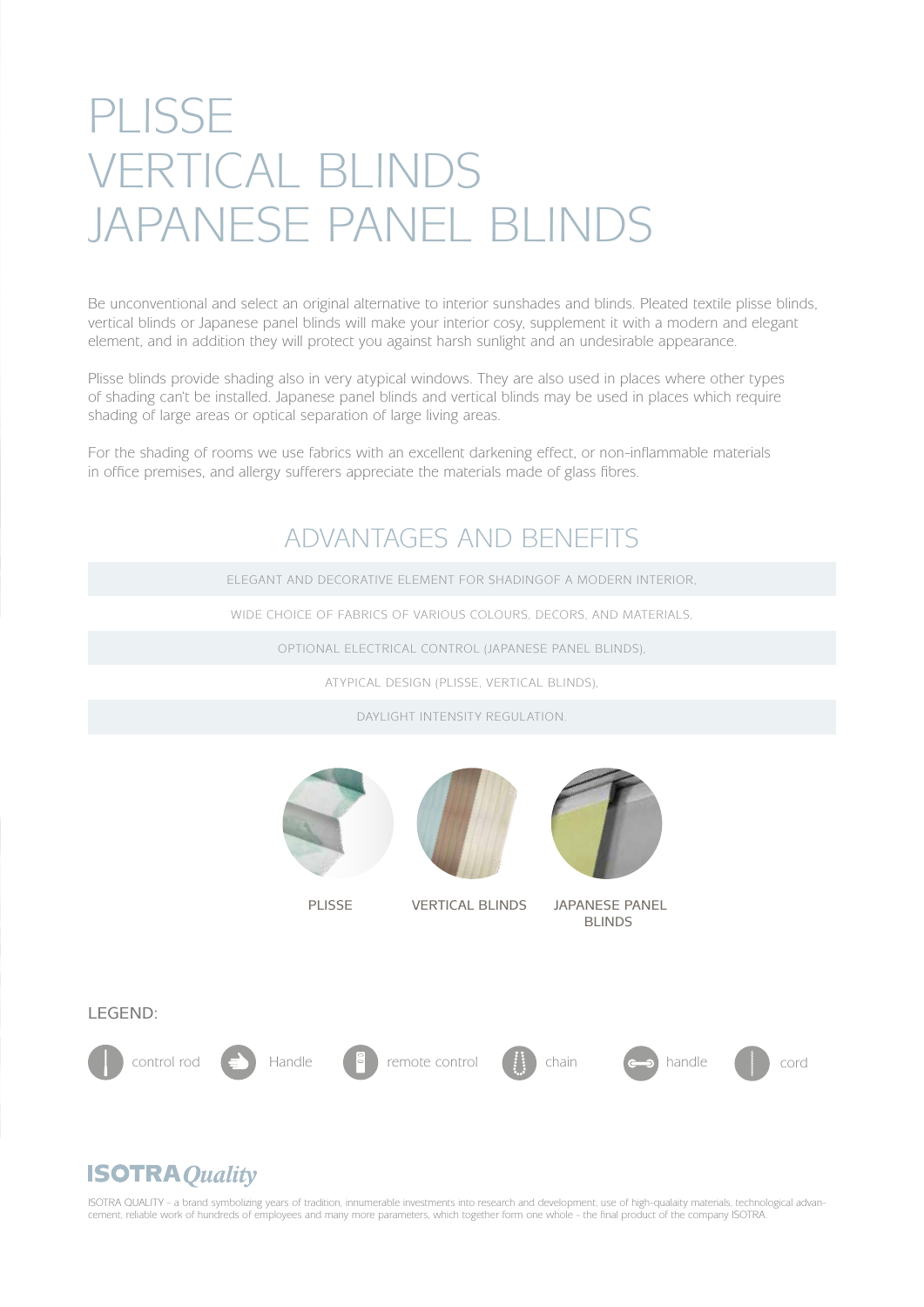

# PLISSE

#### **... a touch of intimacy.**

Plisse is a blind made of a pleated fabric, which represents a modern and dynamic shading element. Plisse supplements the atmosphere and appearance of your interior.

Compared with a classic interior blind, plisse is unique for its feature allowing one to adjust the intensity of shading by changing the position of the fabric by putting the top or the bottom profile down or up.

Thus you create a shielding surface according to your ideas. You will surely be enchanted by the special design of plisse with two fabrics, which will change your interior according to your current mood, or double (honeycomb) plisse, which allows regulation of sunshine intensity and also helps to save energy. Plisse is suitable for classic, atypical and sky lights and conservatories as well. You can choose from a broad range of fabrics with various degrees of light transmittance, shading fabrics, fabrics with an aluminium layer, or fabrics with a nacreous finishing.

| WIDTH [MM]               |       | HEIGHT [MM] |         |  |
|--------------------------|-------|-------------|---------|--|
| min.                     | max.  | min.        | max.    |  |
| $\cdot \cap \cap$<br>IZU | 2 300 | 200         | 4 0 0 0 |  |

The stated values are limit values and differ according to the type of plisse.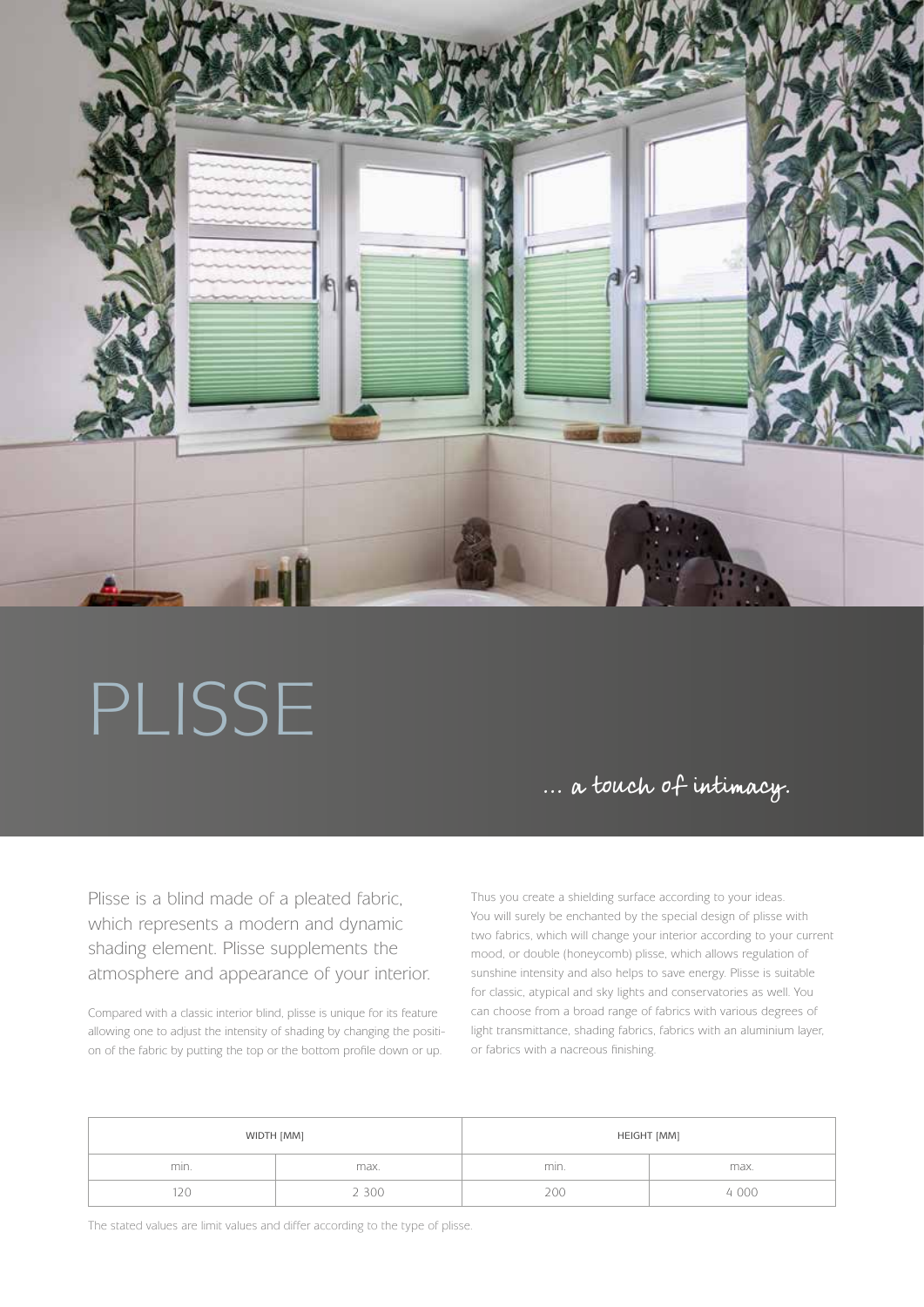#### Advantages and benefits

- An elegant element of the modern interior;
- a wide choice of plisse materials, colours, decors;
- fabrics with various degrees of light transmittance;  $\mathcal{L}^{\pm}$
- blackout, reflecting, and PEARL fabrics;  $\hat{\mathbf{r}}$
- **honeycomb fabrics;**
- the option to combine two fabrics;  $\mathcal{L}$
- plenty of atypical shapes.  $\mathbf{A}$



#### Installation options

Plisse can be mounted into the casement, on the casement, even without drilling, on windowpane with an adhesive slat and on the slat.

#### Colour design of profiles



#### Design options

Samples of selected types of plisse





**PRE-TENSIONED PLISSE**



**PLISSE FOR CONSERVATORIES ROOF PLISSE PLISSE SHAPES SD AND SR**



**FREEHANGING PLISSE**



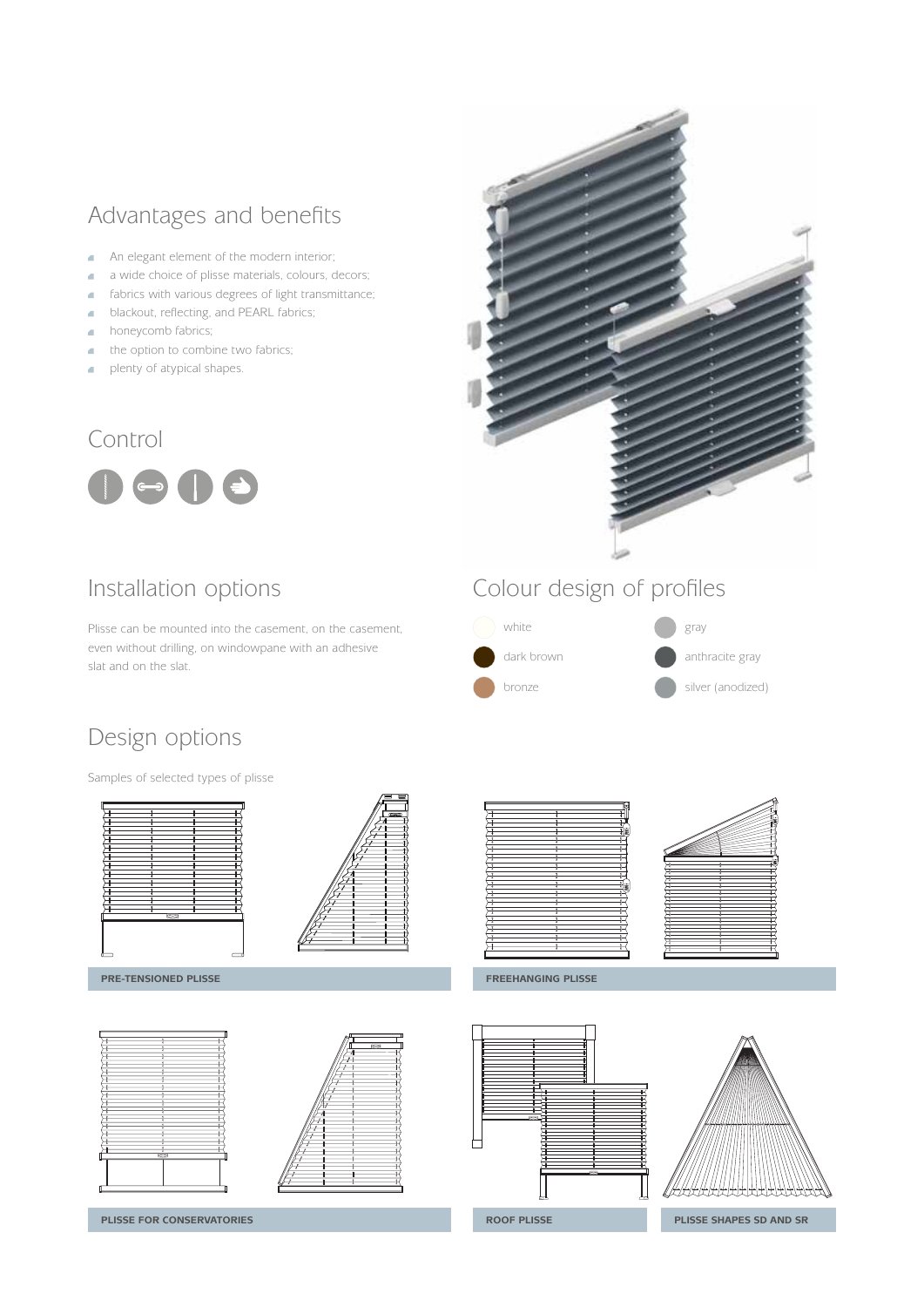

# VERTICAL BLINDS

**... a touch of intimacy.**

Vertical blinds will change your interior into a cosy place protected against excessive light and undesirable looks. Vertical blinds may be used for the shading of large areas and to divide large rooms.

Wide colour range and choice of materials provide optimum offer for your choice. If you need e.g. to shade a room, you can use fabrics with an excellent fully darkening effect. Non-inflammable materials are popular in office premises. Materials containing glass fibres are appreciated mainly by allergy sufferers. We offer slats in the width of 89 mm or 127 mm.

| WIDTH [MM] |      | HEIGHT [MM] | MAX. GUARANTEED SURFACE |  |
|------------|------|-------------|-------------------------|--|
| min.       | max. | max.        | $\lceil m^2 \rceil$     |  |
| 300        | 5950 | 5 0 0 0     | 20                      |  |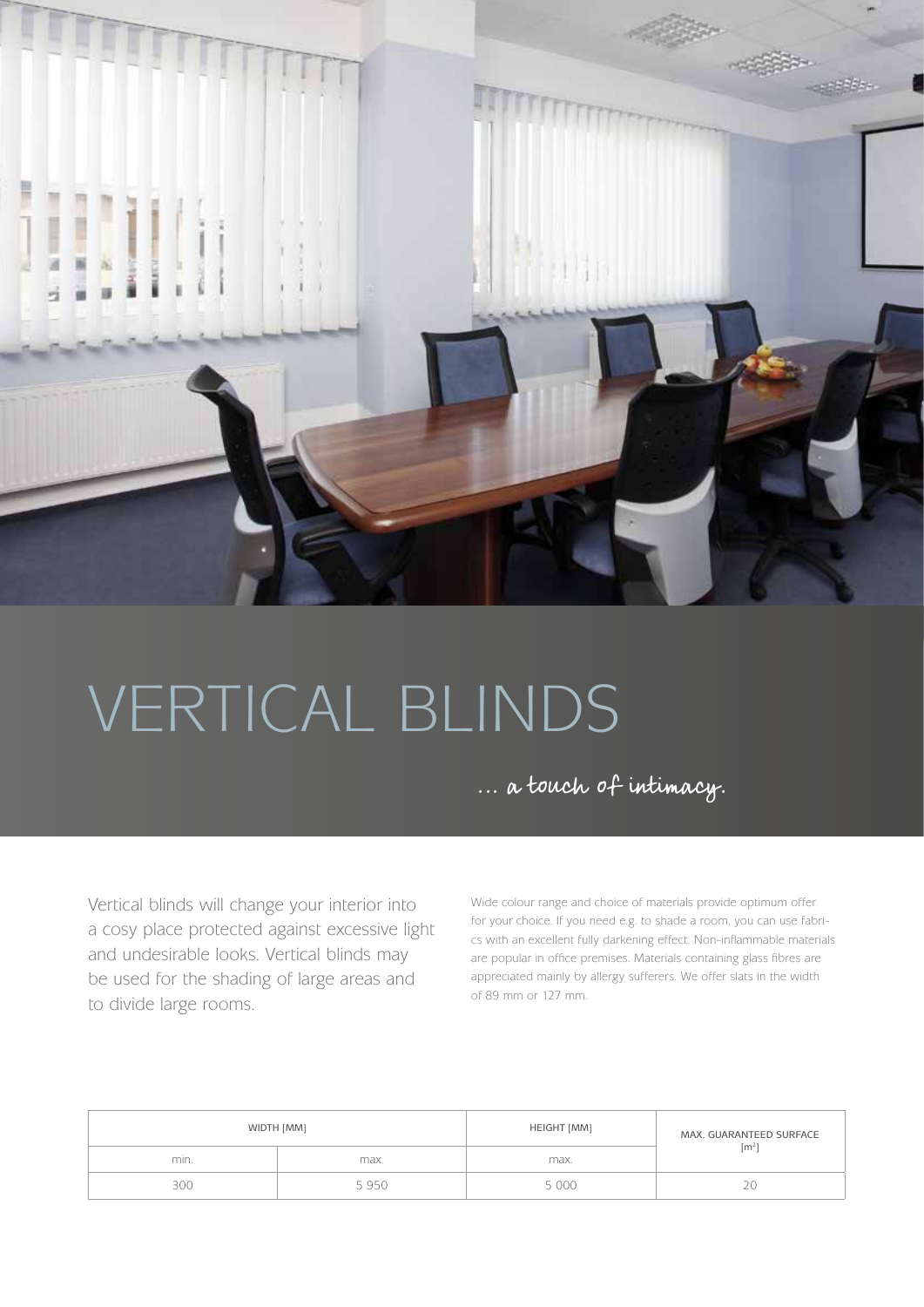#### Advantages and benefits

- **Decorative element shading the interior;**
- $\overline{\phantom{a}}$ wide choice of slats made of fabrics;
- the option to select non-inflammable materials;  $\hat{\mathbf{a}}$
- atypical designs;  $\sim$
- a. guaranteed surface up to 20  $m^2$ .

#### Control

It is possible to select from different positions of the panels: to the side of the control element, to the side opposite of the control element), in the middle, or at both sides (the so-called curtain).



#### Installation options

Vertical blinds can be mounted in the window opening (ceiling) or in front of the window opening (wall).

#### Atypical designs

We produce atypical designs for oblique blinds and blinds with two bars (plafond).





**SLOPING BLINDS BLINDS BLINDS BLINDS BLINDS BLINDS BLINDS BLINDS BLINDS BLINDS BLINDS** 

#### Colour design of profiles

white

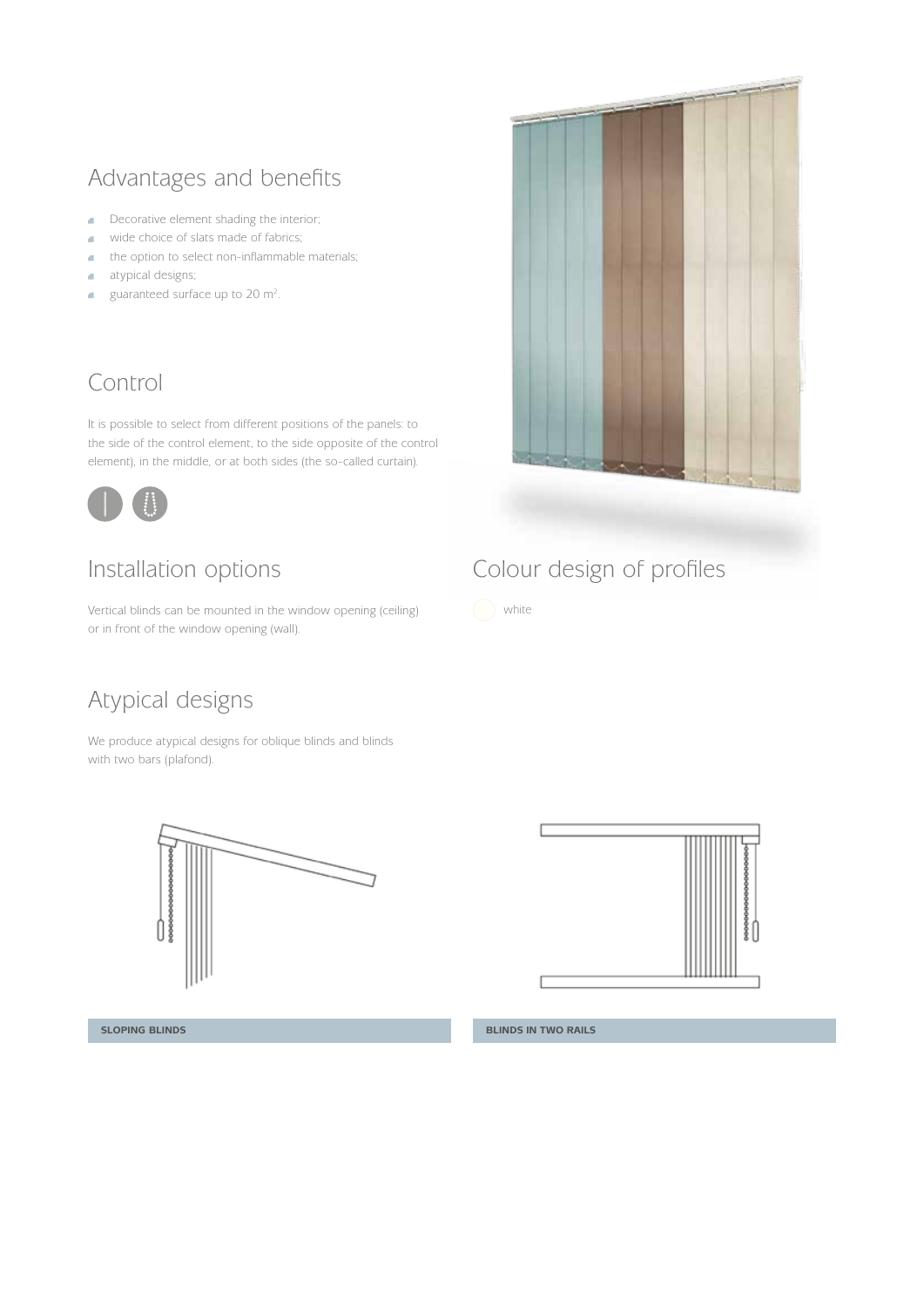

# JAPANESE PANEL BLINDS

**... a touch of intimacy.**

Japanese panel blinds create a decorative and tasteful element which forms an original alternative to sunshades and blinds. They serve not only as a protection against sunshine, but they mainly represent a modern and elegant accessory to an interior. A wide choice of colours and panel blinds of fabrics will certainly motivate you to create your original and unique combination.

Japanese panel blinds are created by individual textile panes, which move in two, three, four, or five-groove guide bars. They are used in spaces with large areas to be shaded, or in large living spaces which must be optically divided into smaller parts.

| WIDTH [MM] |       | HEIGHT [MM] |       | MAX. GUARANTEED SUR-<br>FACE |
|------------|-------|-------------|-------|------------------------------|
| min.       | max.  | min.        | max.  | $\lceil m^2 \rceil$          |
| 000        | 5 800 | 000         | 3 200 |                              |

Note: For a height over 2700 mm it is necessary to consult the choice of fabric with the manufacturer; the maximum size of individual panels is given by the dimensional limit of individual types of fabrics; determination of the width of individual panels depends on the type of the carrying element, or the number of required panels and the total width of the installation.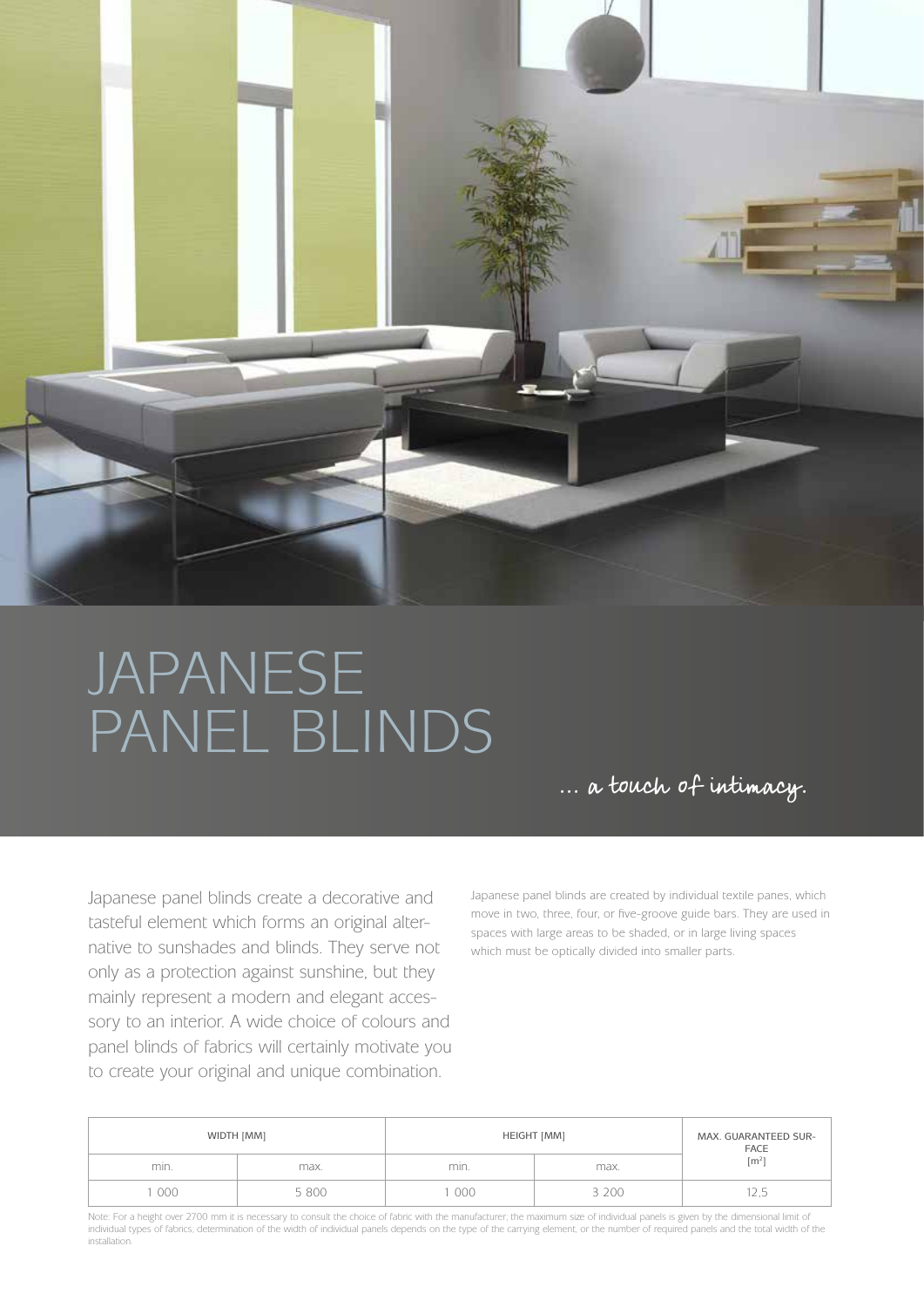#### Advantages and benefits

- Original design for complex shading regardless of the number of windows or leafs;
- an alternative to blinds and sunshades;
- **profiles made of extruded aluminium in white** or silver colour;
- wide choice of fabrics of various motifs and  $\alpha$ materials;
- **c** optional electrical control.

#### Control



#### Installation options

Japanese panel blinds can be mounted in the window opening (ceiling) or in front of the window opening (wall).

#### Colour design of profiles

| silver |
|--------|
| white  |

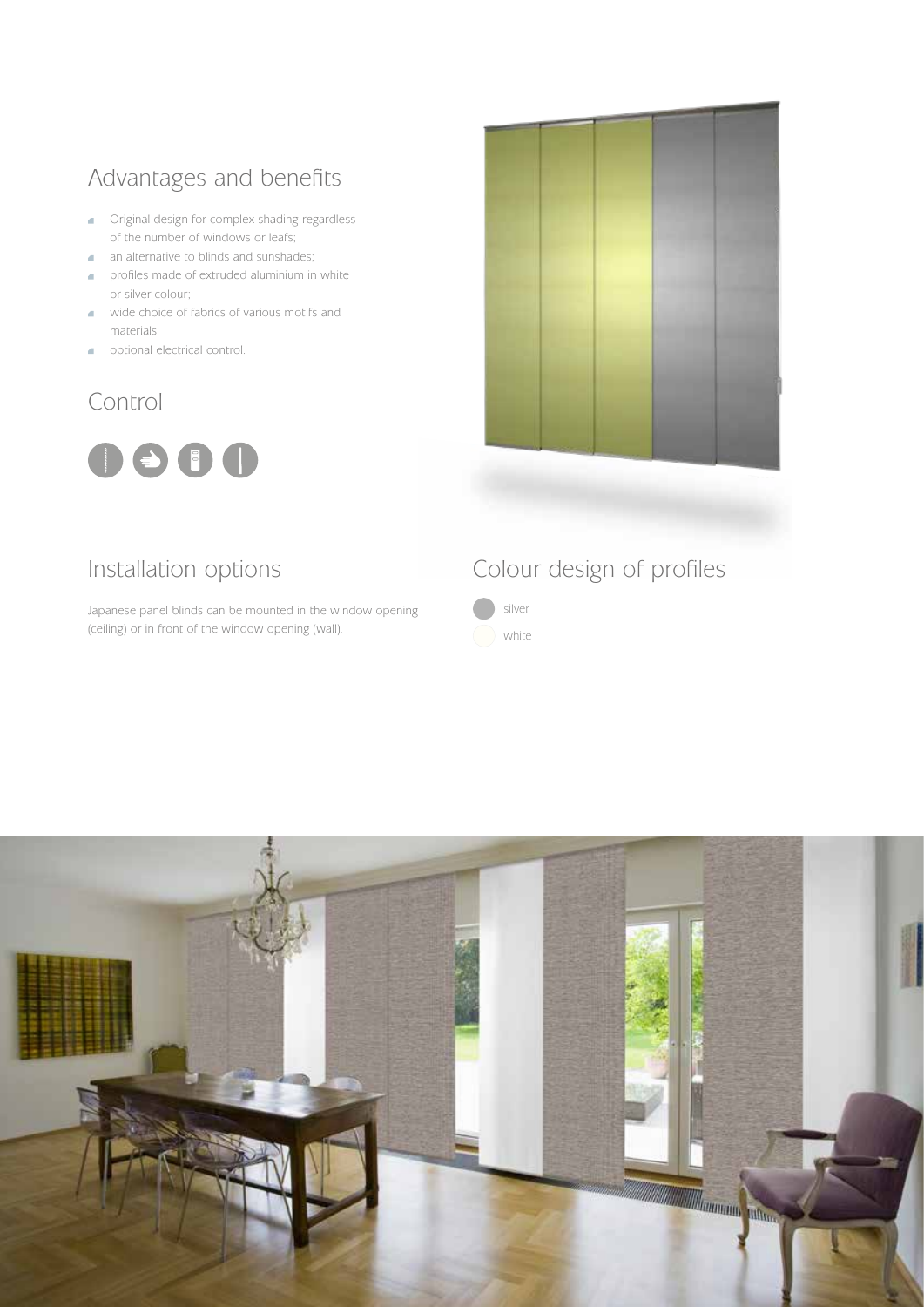## FABRICS FOR PLISSE

We offer a wide choice of fabrics with various degrees of light transmittance, dark screening fabrics, fabrics with an aluminium layer which eliminates the effect of heat radiation, or fabrics with a nacreous finishing with a high rate of light reflection. We offer plisse fabrics made of the following materials: 100% PE, 100% PES+



*Note: selected types of plisse; valid offer according to the up-to-date sample book of ISOTRA a.s.*

### FABRICS FOR VERTICAL BLINDS AND JAPANESE PANEL BLINDS

For both categories we offer classic fabrics, fabrics with a fully darkening effect, non-inflammable fabrics, and materials which contain fibre glass. We offer the fabrics for vertical blinds and Japanese walls made of the following materials: 100% PES, 100% Trevira CS, Glass fibre-PVC.



*Note: selected types of the fabrics for vertical blinds and Japanese panel blinds; valid offer according to the up-to-date sample book of ISOTRA a.s.*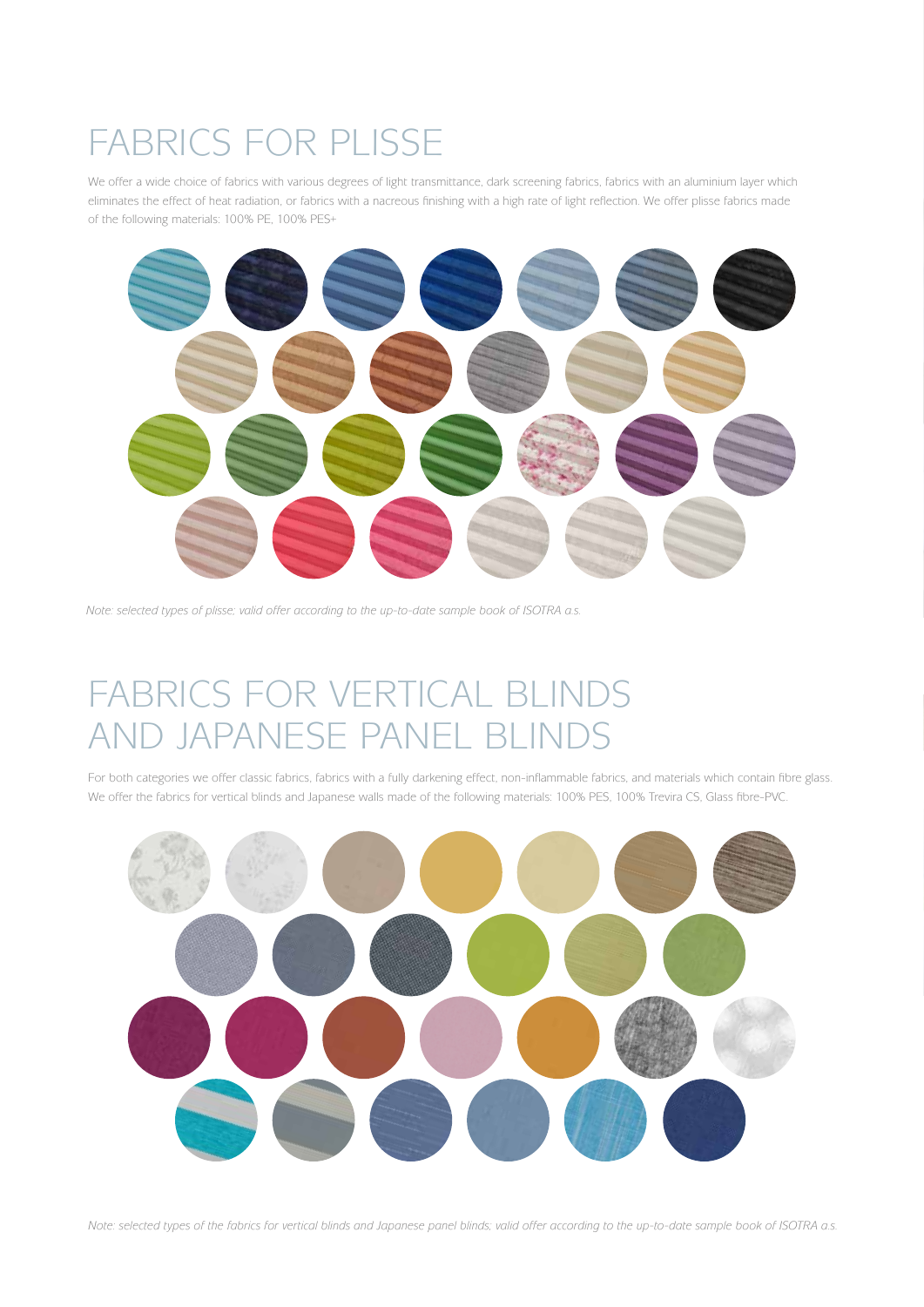